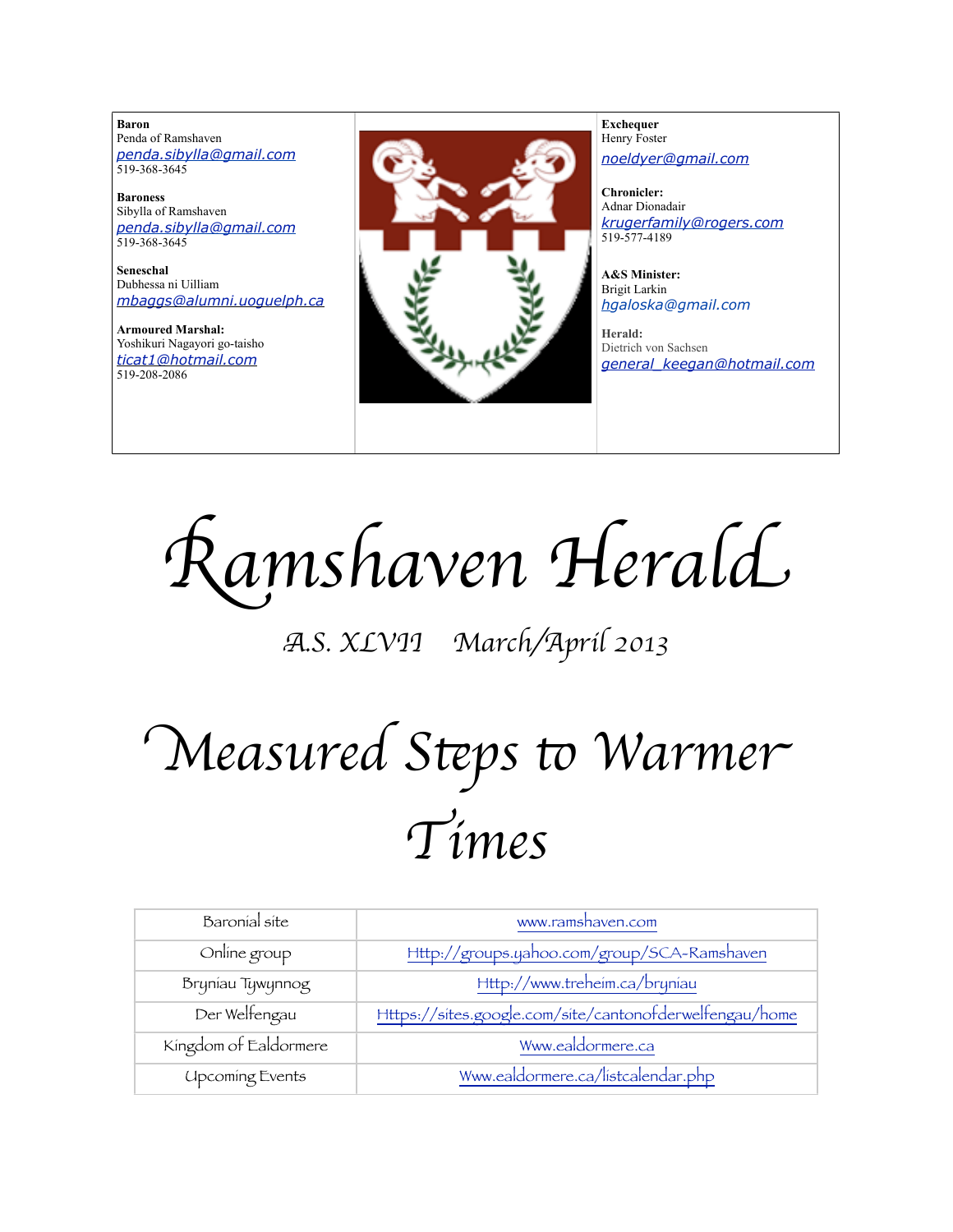## From Our Baron and Baroness...

Although most 'SCAdians' tend to be quite modest, there is still something very satisfying about being recognized for one's efforts. We are not like the monks who used to hide away in some lonely room, slaving away over a piece of parchment that might never be seen by more than a single pair of eyes. We are social. We like to see how our friends and peers are doing. It is exciting to see what new skills people have learned and how they are using them. Seeing what other people are doing inspires us to say "maybe I can do that too?"

Recognizing others for these efforts is what our award system is all about. Some awards are for service while others are for skill - most are a combination of the two. It is important that the Crown keep an eye on the populace to see who befits an award, but it is impossible to know what is happening with everyone at all times. For this reason the Crown relies on help from the Baronies. The Baron and Baroness, in turn, rely heavily on input from their members to know who has contributed to the Kingdom or Barony and make recommendations accordingly.

Often people 'slip through the cracks' when it comes to awards. We have a tendency to assume that a person has an award because they are already 'playing' at that level. At an event it is common to talk about a person's efforts and say 'he/she should really have award X', and then completely forget to make the recommendation after the event. Sometimes when we talk about doing things, we fool ourselves into thinking we actually did them. Only Their Royal Majesties or Territorial Barons and Baronesses can give out official awards, so it is important that these suggestions get to them.

It is also important to note that any person can recommend any other person for an award regardless of rank in the Society. For example, a person with no awards at all could recommend someone to become a Laurel. Whether that happens or not is ultimately decided by the Crown, but there is nothing stopping a person

from making a recommendation. By making a suggestion this helps their Royal Majesties and Barons and Baronesses turn their eye in that person's direction and take a closer look at how they are doing.

If you want a person to be recognized, but don't know which award to recommend, just explain why they deserve recognition and it will get figured out. If you are recommending a Baronial award, contact your territorial Baron and Baroness. If it is a Kingdom award, make the suggestion on the Kingdom web site. Letting your Baron and Baroness know you have made that suggestion might help things along.

To see which awards a person may already have, refer to the web sites listed below.

Kingdom of Ealdormere Awards:

### <http://wolfium.com/search.php>

Ramshaven Baronial Awards:

## [http://www.ramshaven.com/ramscr/](http://www.ramshaven.com/ramscr/rollofhonour.php?QRY=1) [rollofhonour.php?QRY=1](http://www.ramshaven.com/ramscr/rollofhonour.php?QRY=1)

Another important aspect of our award system is what goes on behind the scenes when giving an award. Someone must be given the task of wording for a scroll, while another might do the calligraphy and yet another may do the illumination. There is the announcement of the Award at Court and presentation by Their Royal Majesties. All of this is done quietly in the background, but it is certainly no small task to recognize a person for what they have done. Court would be very uneventful, were it not for the giving of Awards.

So please, make recommendations!

Penda, Baron of Ramshaven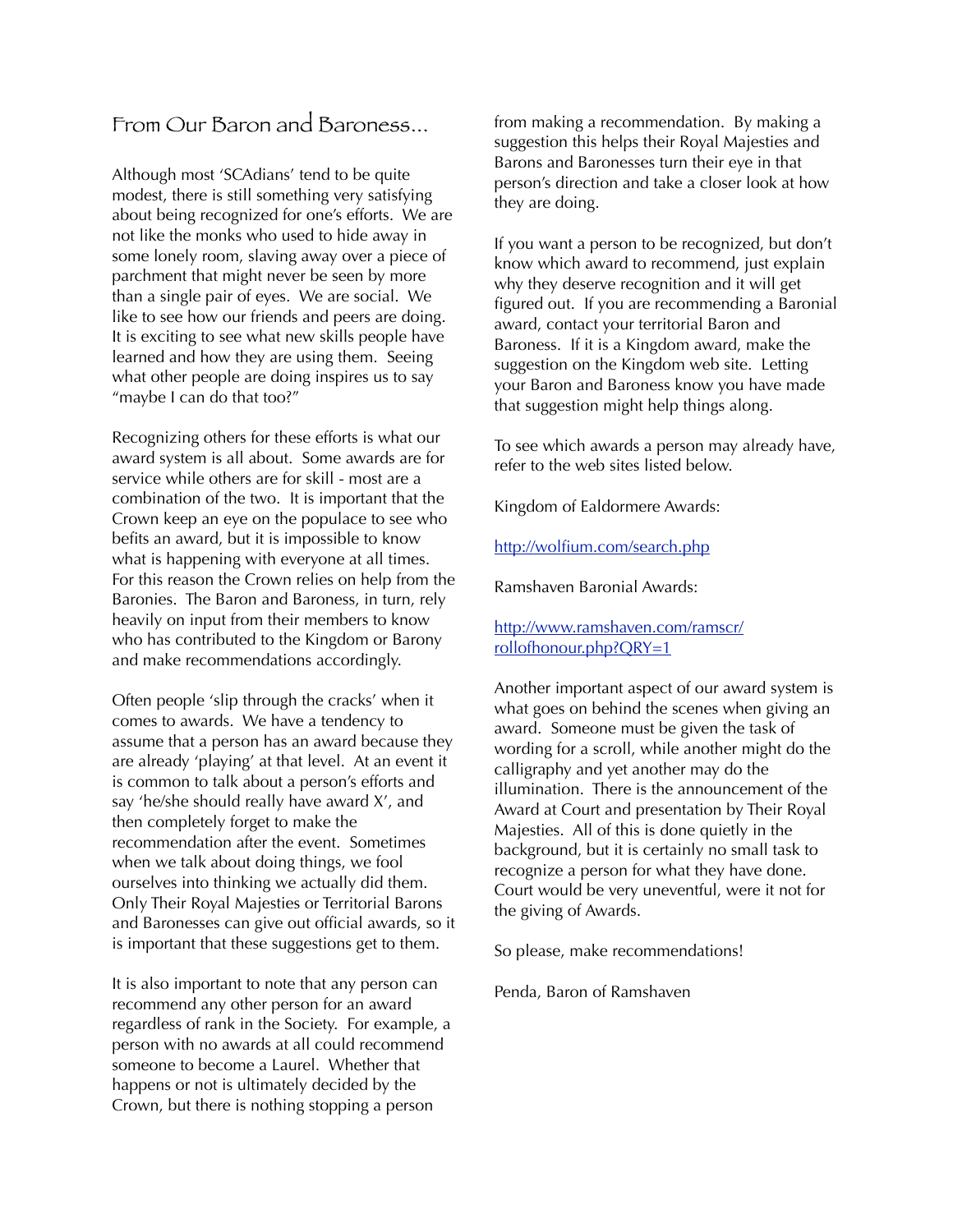# What in the Known World is a Poon? or Weights in 14th century Scotland

Imagine you are in the marketplace selling fruits and nuts that you had collected from your land. Maybe you would be able to get a fair price in your hometown, where people know you. But what if you went to another market to sell your produce? How much is a pound? How could you be sure you weren't being cheated? Making sure everyone used the same units was quite complicated in the middle ages. Whenever a new king acceded to the throne, his representatives had to meet to compare their weighing and measuring devices. Eventually, in the 17th century, it was standardized. But even then, there were still some local variations.

Weights are all based on the pound (poon) or the stone (stane). There are four units used to measure weight:

Drap (or drop) Ounce  $= 16$  drap Pound  $= 16$  ounces Stone  $= 16$  pounds

'Drap' and 'Stane' are words from the Scots language, and mean 'drop' and 'stone', respectively. The word pound comes from the Latin word *pondo* or *pondus*, meaning weight. It was about the same as the Roman unit of weight called the *libra*. This is why we still abbreviate the word 'pound' as 'lb'. The pound is made of 16 ounces. The word ounce is from the Latin *uncia*, meaning one twelfth, because there used to be twelve ounces in a pound.

At least since the time of David I of Scotland (1124 – 1153), kings have been trying to standardize weights and measures. Assemblies called "assizes of measure" were formed whenever a new king acceded. At these assemblies, judges representing the crown would compare their pounds, their pints (liquid), their *firlots* (dry measure) and their *ells* (length). They

would then go across the land and make sure that merchants had scales and measurements that matched the official ones. That didn't stop people from cheating! Using fake weights that had not been compared to the official ones was not uncommon.

Eventually, in 1661, the four types of measurements were each assigned to a specific city: the *ell* (about 37 inches) to Edinburgh, the pint (a little more than 1.5 Liters) to Stirling, the *firlot* (anywhere from 36 to 52 Liters, depending on what you were measuring) to Linlithgow and the stone (16 pounds) to Lanark. It took until the 17th century for Scotland to standardize! It was the Scottish parliament, combined with English rule, that brought the system together.

In the next issue: What in the Known World is a Peck?

Lord Beathán MacFinnon, mka Ryan Thorpe.



## FOOL is Just Around the Corner!

Once again Fruits of Our Labours will be held at Camp Impessa in Ayr, May 17th – 20th. Site opens Friday, May 17 at 4 pm. Site closes Monday at Noon.

Loft space is available at no cost, lots of camping space no cost.

Please contact [Rylyn](mailto:patchett@sympatico.ca) for reservations. Here is the main web link: [http://angryhat.com/fool/](http://angryhat.com/fool/*)

There are 'flushies', and showers, as well as established communal outdoor fire pits available for cooking (but no fires in any other areas).

No dogs allowed as per Scouts Canada rules. Site is dry.